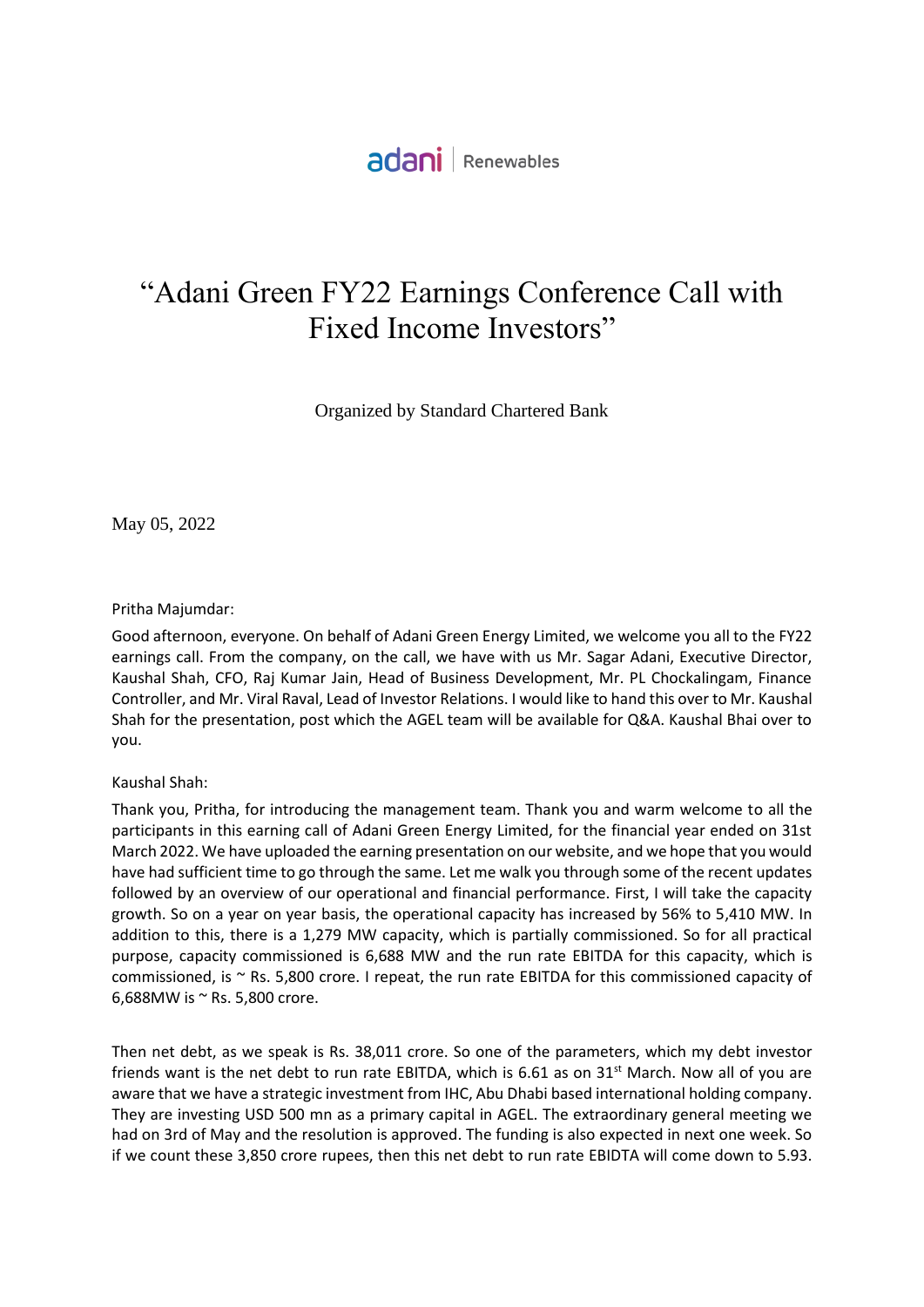Over the period, as we move forward as more and more capacity comes into operational and this primary issuance, net debt to run rate EBITDA will come down, moving forward.

Then another important aspect is increasing the revolving construction facility. During the last quarter, AEGEL has raised USD 288 mn construction facility, thereby increasing the total construction revolver pool to USD 1.64 bn. The extended pool of liquidity helps AGEL's strategy to fast track the development of its, under construction asset portfolio. The facility is green loan certified by ISS ESG, and we will have a significant contribution towards UN SDG-7 i.e. affordable and clean energy and SDG-13 i.e. climate action. We are communicating that we have a fully funded growth plan, and this is the revolver construction facility that helps us to achieve that.

Now I shall brief you about our progress and important milestones towards ESG. In line with our commitment and well ahead of our initial goal, 100% of AGEL's operational capacity is now single use plastic free. AGEL has also featured in CDP India disclosure Report 2021 as the only company in India in renewable sector, disclosing greenhouse gas emissions in all the three scopes. Reaffirming the ESG commitment, AGEL won the Golden Peacock award for Sustainability for the year 2021 in Renewable Energy category.

Apart from this, as conveyed we had board structure rejig, board committees now consist of majority independent directors, and now our audit committee is also comprising of all independent directors. So this is again in line with commitment on the governance part.

Now, I shall brief about our operational and financial performance. The robust capacity addition and best-in-class O&M processes have led to a continued, impressive operational and financial performance. Coming to the numbers for the financial year 31st March 22, Solar CUF has improved by 130 basis points year on year to 23.8%, and Wind CUF has improved by 400 basis points year on year to 30.8%. Solar CUF improvement is backed by integration of the high quality SB energy portfolio, consistent high plant availability of near 100% and improved grid availability of 99%. Similarly, Wind CUF improvement is backed by technologically advanced and more efficient, newly added wind turbine generators, improved plant availability of 97%, improved grid availability of 100%, and also the improved wind speed.

Sale of energy has increased by 72% to 9,426 million units. This is backed by the robust addition of 1,940 MW renewable capacity over the last one year. This is for 5,410 MW. If you add 1,279 MW there is a short term power sale, which is going on currently, and this has added further units in this.

Supported by the strong operational performance, AGEL's Revenue from the power supply has increased 56% year on year to Rs. 3,783 crores. The EBIDTA from the power supply has increased 60% year on year to Rs. 3,530 crores and EBIDTA margin has also improved by 120 basis points to 91.8%. The cash profit has increased by a whopping 48% to Rs. 1,854 crores.

So, in conclusion, the last fiscal year has been very eventful for us. We successfully completed the acquisition of the high quality SB energy portfolio, which has been truly value accretive, as evident in the overall improvement in operational performance and further strengthening of the counterparty profile. At the same time, we have fulfilled our commitment to fast track greenfield renewable capacity development. Further, we are aiming to integrate newer technologies that will improve the efficiency of power generation while also lowering the cost of electricity. In financial year 2022, we have made considerable progress on the ESG front also as communicated to you earlier. So all in all, it's a good eventful year with a good performance, good set of numbers.

Thank you so much for patiently hearing. Now, the floor is open for the question and answers. There is a first question (in text), how do we arrive at the net debt to EBIDTA to 6.61, compared to somehow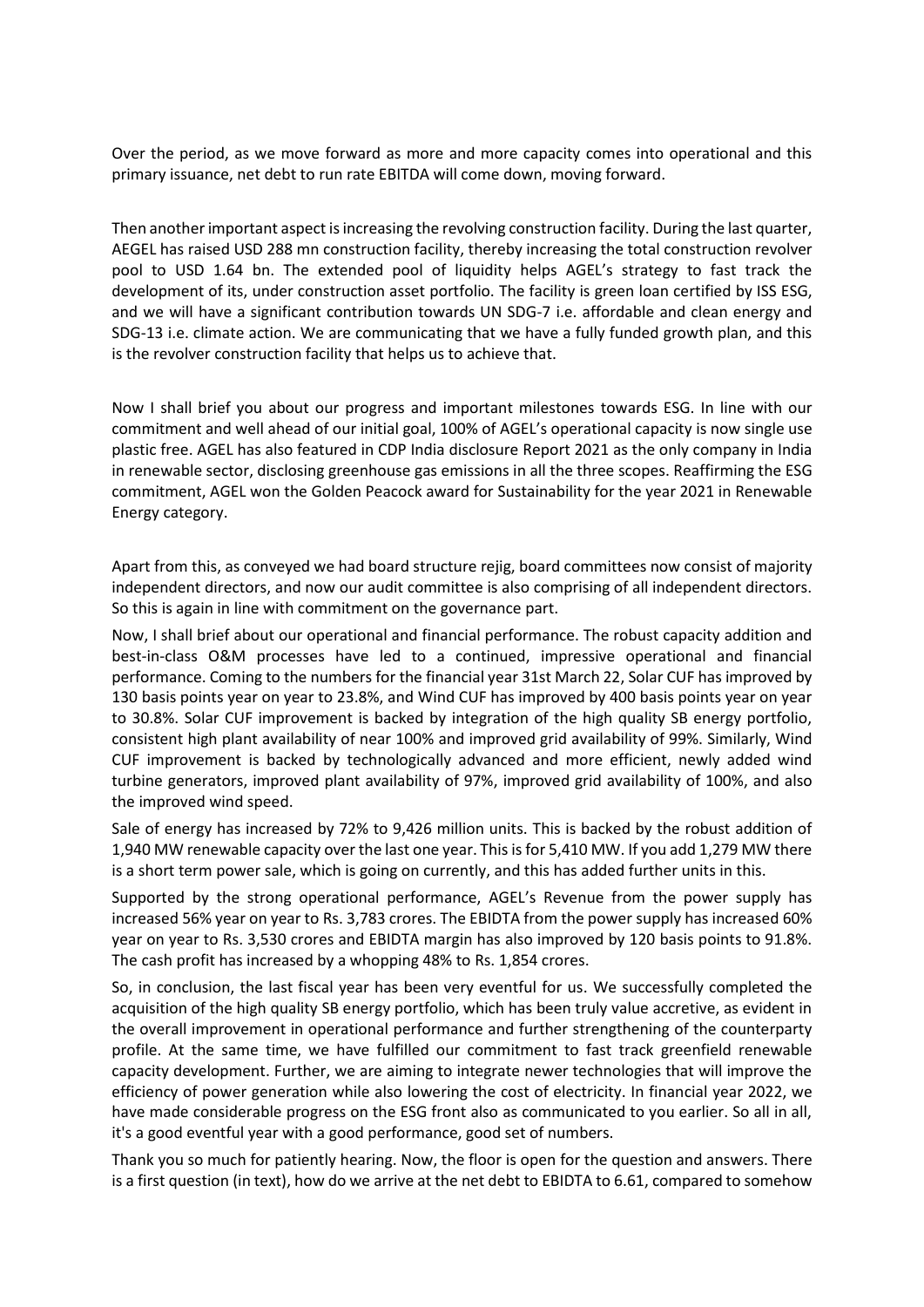their calculation is 15X. So I don't know from where this number has come, but let me just take you through the numbers, what we have and how we arrived at 6.61X. So if you look at the published balance sheet, there is a gross debt of 48,171 crores. And that includes the trade debt, which is a short term in nature, which is an LC of 6,294. So as per the bond documents, we are required to remove that. And from that, we have to reduce the cash balance, which is available of Rs. 3,866 crore. So accordingly the net debt, which is coming is 38,011.

And then as I mentioned to you, our reported capacity is 5,410 MW, but there is a partial capacity commissioned of 1,279 MW. So, if you include that, that will come to 6,688 MW. And if you look at the run rate EBIDTA on that Rs. 5,753 crores. So if you divide 38,011, that is net debt. And then if you divide the run rate EBIDTA on a capacity of 6,688 MW of Rs. 5,753 crores, then it comes to 6.61. So that is how this 6.61 number comes. And then as also communicated further, we are in the process of issuing primary equity to the IHC of Abu Dhabi, and that we will be having a cash of 3,850. So the net debt will be further reduced from 38,000 crore, by that amount. And accordingly the revised net debt to run rate EBIDTA will be 5.93. I hope this clarifies both the questions.

### Sagar Adani:

And I think an additional question was, "if the SoftBank acquired assets are consolidated?" The answer is yes. Yes they are, and they contribute an additional EBIDTA of about Rs. 1,100 crores per annum. The operating capacity of the SoftBank assets and those numbers have been considered in the numbers that Kaushal has shared over the call. I think there was another question, "the operational capacity has remained broadly unchanged in the second half."` And the reason behind that was, Kaushal Bhai covered it in his opening remarks, "That while we have added significant capacity, due to various techno-legal reasons, we have not declared them as being legally commissioned, although they are technically running fully, completely and are selling to the exchange at very, very good prices on the short term market and generating revenue and EBIDTA as well as we speak." So there has actually been a significant capacity addition. It's just that legally it's not been added to the official number because of various small technical reasons here and there. We will also be issuing a compliance certificate for the Holdco bonds soon, which will cover all of these aspects and clearly bring out the issues and the numbers that are very comfortable and within range of what we've committed.

### Operator:

The next question comes from Love Sharma, your line's now open. You may proceed with your question.

### Love Sharma:

Hello. Hi Sagar, hi Kaushal. Hi, thanks for the call. Two or three questions from me. So, first one, you mentioned that some of the capacity, which is 1.3 GW about is not legally commissioned as of now, can you just elaborate a bit more. What is pending there? And you also mentioned that these are operating, generating revenues. So if you could also highlight for FY22, what is the amount of revenue you recognize from these assets?

### Sagar Adani:

So Love, Sagar here. I'll take the question on the reason why these capacities are not legally declared as commissioned is because as a part of the PPA, some of these are hybrid assets. Actually, most of these. So the solar and wind capacities have to become operational in proportion, to be able to declare them as legally commissioned. But we have a lot of, let's say solar capacity already running. And a part of the wind capacity that is expected to be... a full wind capacity to be expected to be finished in the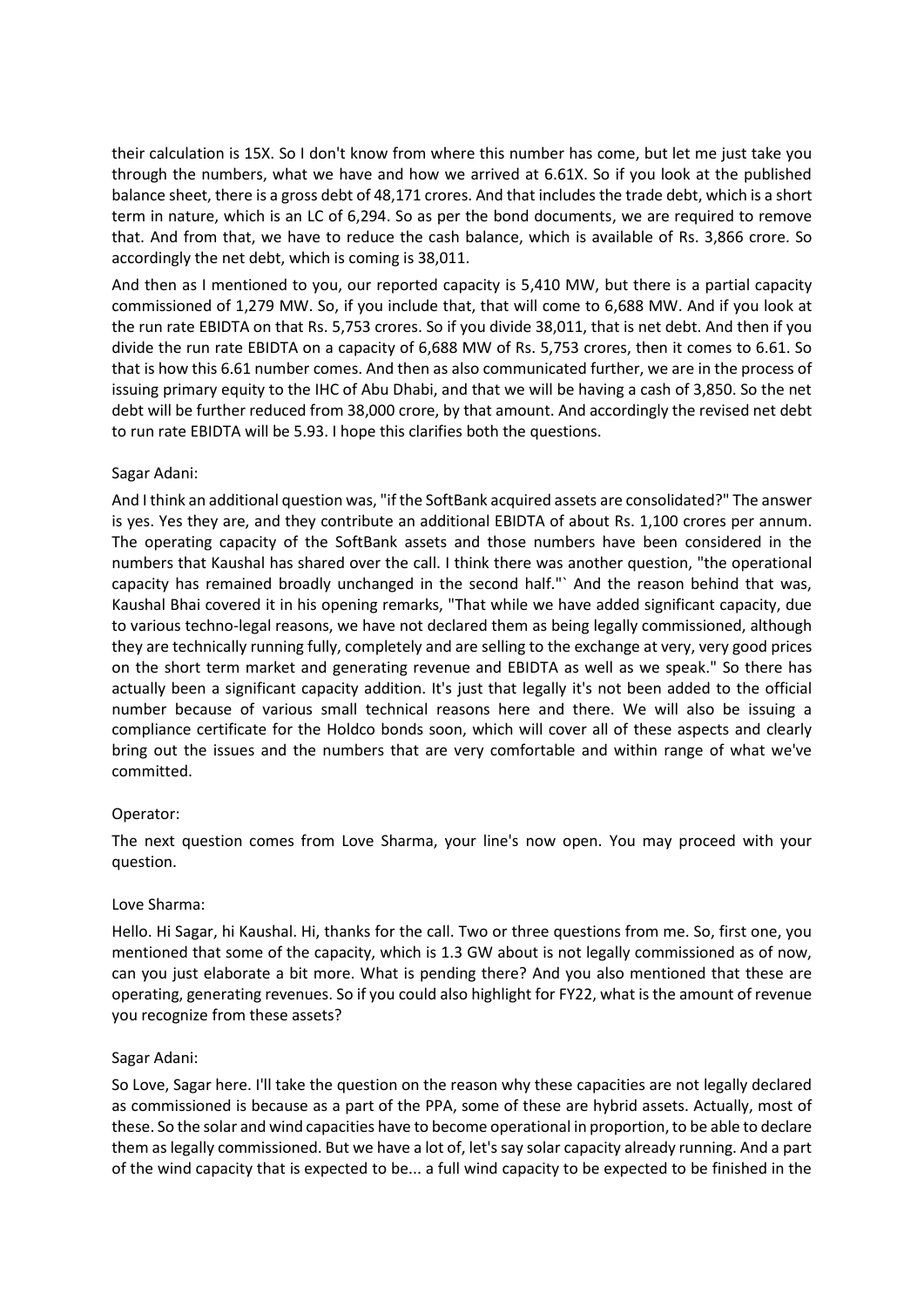next 10 to 15 days. So in this meantime, what we do is not let these capacities sit idle, but instead run, operate, dispatch to the grid and generate revenue on a short term basis. So that is what these assets have done. We've generated a total revenue of about Rs. 540 crores, which is roughly about USD 75 to USD 81 mn, in this financial year from these assets, which are operating, but not legally declared as commissioned. So we've answered both your questions.

### Love Sharma:

You answered, thanks. One more follow up if I can have, in terms of the Capex plan going forward, if you could highlight... if I remember correctly, the plan is to have close to around 20,000 odd crores annually. And you currently let's say whatever cash balance you have. You also mentioned about the revolving line \$1.56 bn, and then you have this equity raise. So if you could just tie it up, how much of this will help you to fund the equity portion of these projects going forward. Because I'm not sure as to how much of the line is utilized already. I know the equity money is going to come in, so that will be fresh money. But to understand if everything is tied up on the equity side.

#### Kaushal Shah:

Thank you, Love. It's a good question. Let me take you through, as I covered in my opening remarks. For the equity issuance we have, we are raising USD 500 mn through the Abu Dhabi based International Holding Company. So that will contribute around Rs. 3,850 crore. Then you are aware that we have already a limit with credit rating approved for \$1.7 bn for the Holdco bond. Until now we have only raised \$750 mn so we have the limits available to raise further amount in this year. So we may do it in the later part of the year, as and when the equity is required. We have that flexibility available to use that. Over and above that will be FCFE, which will be available to us, will be roughly around Rs. 1,000 crores available to us. This is net off payment to the total. So that also because there are capacity, which will become operational and we will be able to upstream surplus available from the operational SPVs, so that we are going to do it. And then we expect there will be a refinancing of some of the projects which is happening. So that will be roughly contributing around \$80 - \$90 mn. So all in all, we have a sufficient cash equity generated available for taking care of our Capex requirement of FY23. And similarly beyond also the same model we will be following it.

#### Love Sharma:

Okay. And is my estimate, correct in terms of Capex? Which you are looking to do, should be around 20,000 odd crore for the next few years?

#### Kaushal Shah:

Yeah, so what you are saying is right.

#### Love Sharma:

Okay. And so Kaushal if I can ask you, so in terms of the equity portion, you lean closer on 5,000 crore, let's say, right? As you've been 25% mix. So for this 5,000 crores, let's say this one time, it could be integrated-

#### Kaushal Shah:

I've told you I've given a breakup of total 8,700 crores.

#### Love Sharma:

Right, okay. So that includes this equity plus the bond issuance, correct?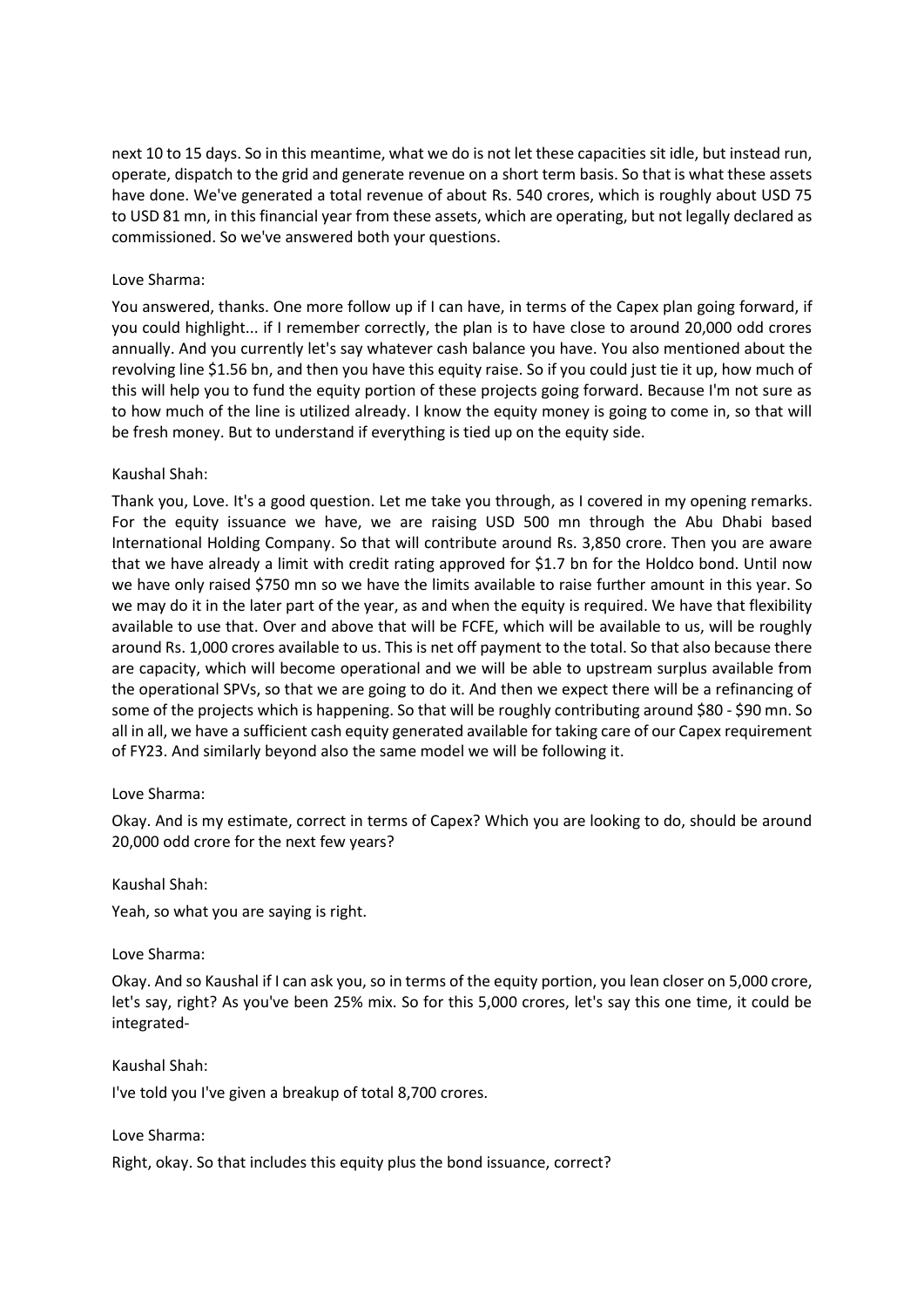## Kaushal Shah:

Yeah. So bond, if required, we will be able to do it.

## Love Sharma:

Love, to clarify this 8,000 crores is the sources of equity that we have available for us, in addition for the various refinancing that we will do and the additional Capex debt that we will take via the revolving construction facilities. That will be in addition. And that will follow that roughly 10,000 to 15,000 crore number per year, that we will raise from the external markets.

### Love Sharma:

Understood. And Sagar can I clarify, currently these facilities are utilized? The \$1.56 bn.

# Sagar Adani:

No. So from \$1.64 bn, about \$1.1 bn odd is utilized. And the balance for \$500 mn odd, is available to us. And we are looking to probably enhance that a little bit further this year when the requirement for new greenfield projects Capex comes up. In a couple of months.

Love Sharma:

Understood. That's clear enough.

# Sagar Adani:

In our overall program, we have a planning of taking the greenfield project Capex construction facility to about \$2.5 bn to \$3.0 bn in total. So that is the peak level of construction debt that we would require. Of course, not this year, but in a couple of years of time. So sometime next year or the year after is when we hit the peak at which time it'll be \$2.5 bn to \$3.0 bn.

Love Sharma:

Okay. Understood. Thank you.

Sagar Adani:

We have flexibility of taking it up to that level. If required.

Love Sharma:

Got it. Understood. Very clear. Thanks.

Sagar Adani:

Thank you.

# Operator:

Thank you. We have our next text question from Oon Jin Chng from HPS. When will the company is publishing the compliance certificates for holdco, RG1 and RG2?

### Sagar Adani:

We'll be publishing the compliance certificates for that in the next two to three weeks maximum. So about 15 days, we should be able to publish it.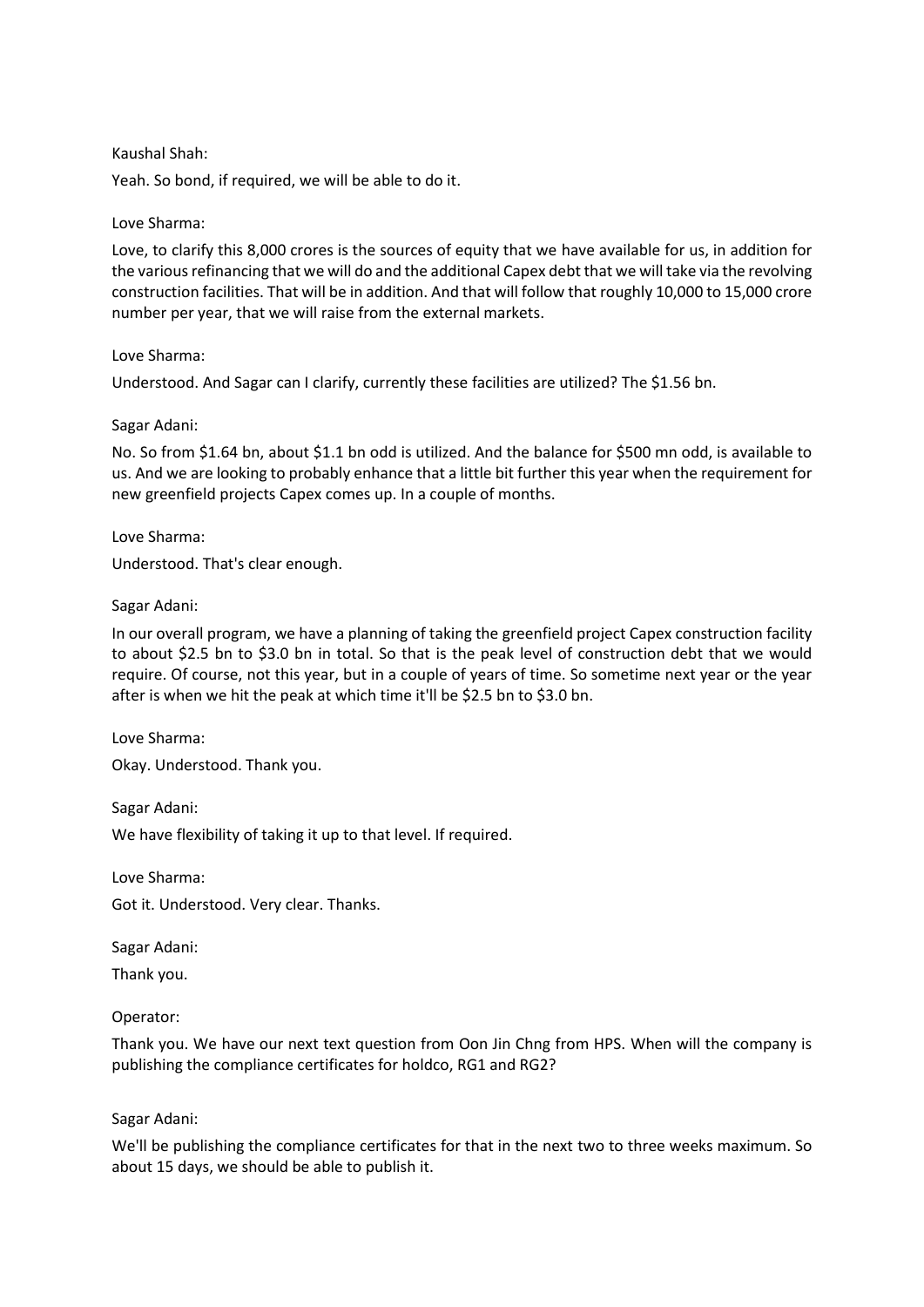# Operator:

Thank you.

# Kaushal Shah:

But we are fully compliant with all the covenants, which we have promised in RG1 and RG2. To add to what Sagar Bhai has told.

## Operator:

Thank you. We have our next question from Eric Liu from Nomura. Please go ahead.

### Eric Liu:

Yes. Thanks management for taking my question. Actually, referring to the Restricted Group, I saw from the common slides, 33. So your turnover of solar electricity is down by 1% year over year, but it seems your EBIDTA is dropping around 10% and your revenue is dropping by 5%, compared to RG-1 it seems to be at a similar scale. So I would like to hear from you, what's happening on this RG-2 regarding the EBIDTA drop?

# Sagar Adani:

So the performance of RG-2 is broadly in line with our expectations, we don't see any reason for any EBIDTA drop or any significant difference in terms of how we see the performance compared to how we've committed, as per the bond documents. But generally speaking, I'm sorry if I did not get the question correctly. But generally speaking, of course, when newer RG groups are issued, then because the tariffs are lower, the EBIDTA contribution for MW naturally reduces. But so does the Capex and debt. So I'm not sure if that answers your question, if you're looking for something else specifically.

### Eric Liu:

Because I saw the EBIDTA is dropping 10%, compared to RG1. They're a dropping style of energy, also maybe a similar one, but whatever. It seems RG-2 is dropping 10% better, but RG-1 is two to three. So not sure why makes such a discrepancy?

### Sagar Adani:

So there's in RG-2 there's a component of VGF, the Viability Gap Funding that is also supposed to come in as a part of the revenues in the government. So the VGF component does not come in a straight line. It typically varies on a half yearly basis. So sometimes it comes through more of it together. Sometimes it doesn't come through for six, eight months and then comes all of it together. So the difference you see is because of the difference in the availability of the VGF. That's what defines it, but it is always made up on zero year and a half basis. So the next line that you will see, you will see more VGF coming in. So the sale of energy that you will see on the same slide, you will see that the revenue is constant. It's 1313 versus 1328. So it's almost the same number. So the assets are performing perfectly well. And the revenues from operations are perfect. There's no component of VGF, which gets shifted from our timeline point of view, which anyways comes through. So that's what the difference is.

### Eric Liu:

So this VGF thing, as you mentioned, there's timing kind of What do you expect there is any shortfall in the VGF can come in the next quarter or something?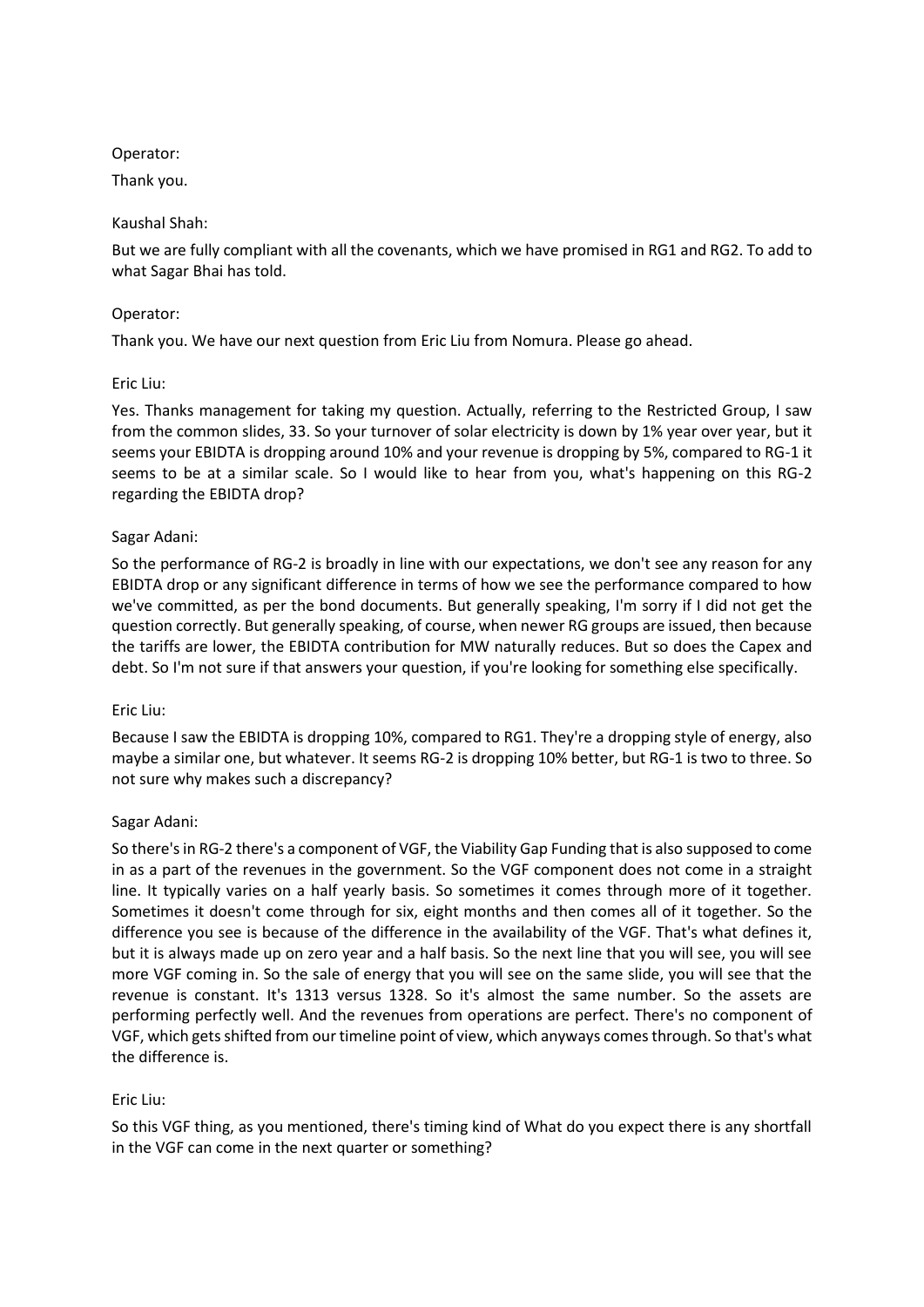# Kaushal Shah:

So normally it is expected that before year end. By March quarter. In the first quarter of calendar year, we expect this VGF to come. But sometime it spill over to the Q2 of a calendar year, which will be the Q1 of the next financial year, current financial year. So because of that, we only account based on the actual receipt VGF. We do not do on an accrual basis. And because of that, this variation has happened. But as rightly mentioned by Sagar Bhai, if you look at the mn units (sale of energy), which are in fact, they're similar to what we had in the earlier years also.

Eric Liu: Understood. Thank you.

Kaushal Shah:

Thank you.

### Operator:

Thank you. We have our next question from Xin Ran from Loomis. The line is now open. Please proceed with your questions.

### Xin Ran:

Oh, hi management. I want to follow up on that operational, but not publicly declared commissioned part. So is there any revenue from these assets in the FY22 result so far? Because I noticed there's a significant rise in sales of good and services. So can I ask what is that?

### Kaushal Shah:

So we have a generated revenue of close to \$80 mn, which is Rs. 540 crore, roughly. Now this is as per the accounting standard. This is not part of my profit and loss. It is part of my Capex, so Capex will be reduced to that extent. So that is how the treatment in the accounts are given. But we are generated revenue of roughly \$80 mn.

### Xin Ran:

I see. Okay. And then what is the sales of goods, which is almost Rs. 12 bn in FY22?

### Kaushal Shah:

No. So sale of goods is because Adani Green is acting as a EPC contractor. So it procures all the material and it supplies to its subsidiaries, because it works as an EPC contractor. And this is for some tax benefits, which is available if the Adani Green acts as an EPC contractor. So accordingly that revenue is coming up.

#### Xin Ran:

I see. Okay. My second question is, what is the receivable situation now? And then how does that change compared to last six months? Or last year?

### Kaushal Shah:

So receivable, we are happy to tell you that for all SECI/ NTPC projects, we are absolutely current on the receivable and there is not a single day dealing. In fact, we have to shell out the rebate, if they pay before the due dates. While in case of Tamil Nadu and Telangana where these two state discoms had a longer duration of receivable, which was of seven months, but I'm happy to report that in April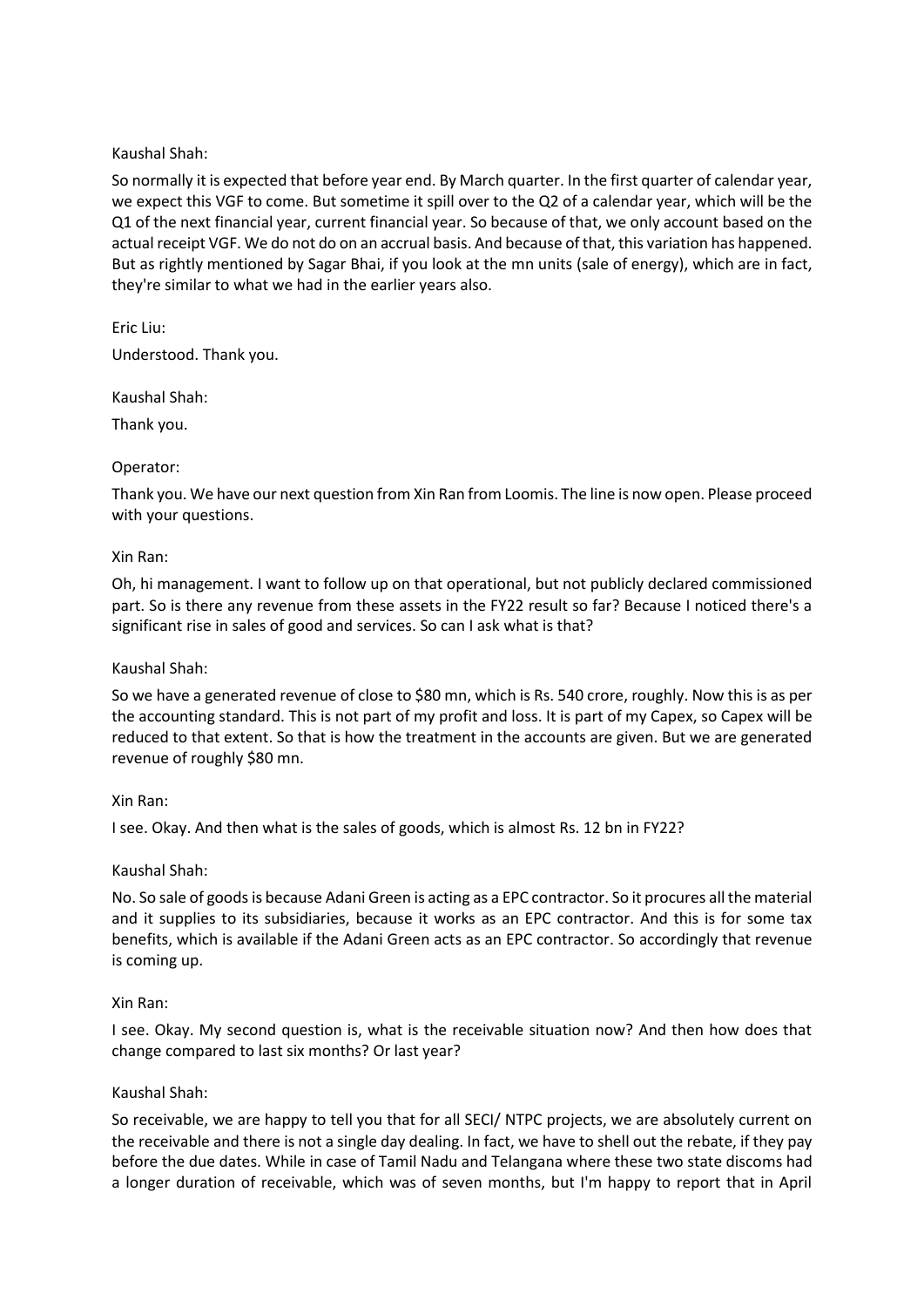month, we have received almost \$60 mn from Tamil Nadu. So that makes Tamil Nadu discom's receivable absolutely current, which is one and one half months now. And for Telangana discoms, we have received the full amount, including the late payment surcharge. So now, as we speak in April all the discoms' receivables are current.

# Xin Ran:

Okay, I see. My last question is still regarding your capacity plan, because I remember after the September results, management was saying by March that you could reach 8 GW operational. So even if you add back those special assets, you're still at 6.7 GW. So I want to know is there any change of plan? And how should we expect going forward this year and next year, in terms of your ramping up your power plant project?

# Sagar Adani:

So against the 8GW that we've said, we've been able to achieve 7.2GW, as the capacity that is operating today, technically. But for various reasons, we are not able to legally announce, which we will very soon. But from a revenue and EBIDTA point of view our operating capacity, today is 7.2GW. We are expecting that quantum to go up to about somewhere between 9 GW to 9.5GW in the next year and a similar capacity addition in the year after that, as well.

Xin Ran:

Thank you.

# Operator:

Thank you. We have our next question from Amberish Rathi from T.Rowe Price. Your line's now open. Please go ahead.

### Amberish Rathi:

Hi. Thank you. Thanks for the presentation. You can hear me, right?

Kaushal Shah: Yes. Loud and clear.

### Amberish Rathi:

Okay, fantastic. So a quick follow up on the current project finance lines that you're getting on shore. Is there an indicative rate that you can give us as to what is the funding cost that you have been raising onshore at least in the last couple of months or so?

### Kaushal Shah:

So for onshore, we have recently done the issuance of the NCD bond, which we could do it at 7.72%. And other than that, to give you highlight, at the time of greenfield development, we have a letter of credit facility available at the Holdco level, which is at Adani Green level, whereby we open the LC and that gets discounted. So overall cost for the LC opening and the discounting for us is 5% to 5.5%. So this LC is almost run up to 9 to 12 months. And then by the time we have a project finance loan available, which on a fully hedged basis... For example, our construction facility, on a fully hedged basis, our cost is around 9% to 9.2%. So that's how this is in the range in which we are getting the funding. But if you consider the LC cost, plus this cost, then the weighted average cost will be a lower, which will be in the range of around 8%.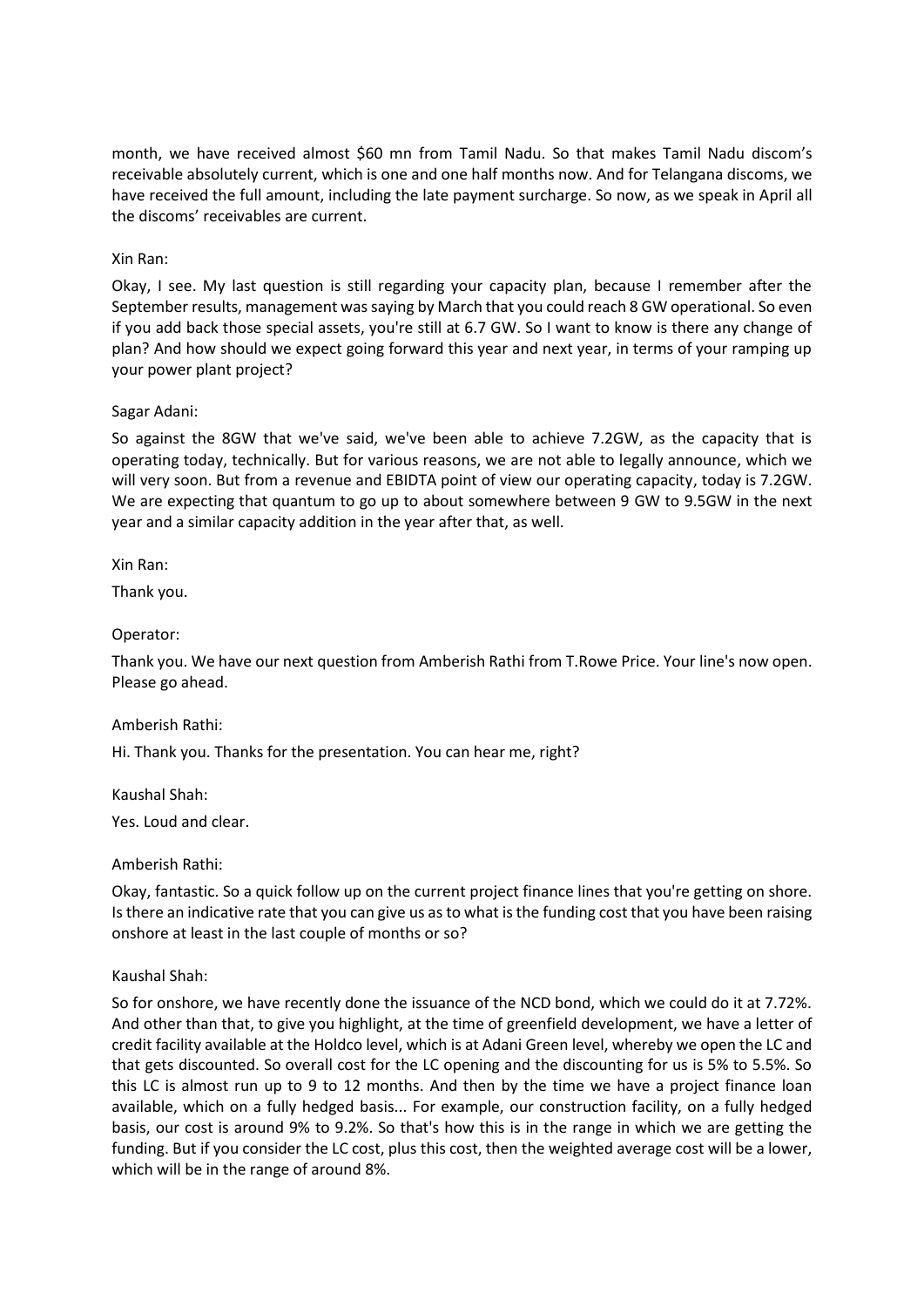Amberish Rathi:

Understood. And so when you say the project finance 9% to 9.2%, this is the same as your revolving construction facility, right?

Kaushal Shah:

Yes.

Amberish Rathi:

Understood. The other question I had was around the cash balance. So if I look at your abridged balance sheet, I see about 16 bn of cash and 5 bn of investments. Can you guide us to, are there any other components that you're including in your 38 bn cash number and where are they in the balance sheet lines?

### Kaushal Shah:

So there are certain amounts, which is part of the investment schedule. So that is some amount is parked into the liquid funds. So that is being covered as a part of cash balance. So it is not as part of counting standard. This is not shown as cash in the bank balances, but it is part of my investment schedule under total current assets. You can see that.

#### Amberish Rathi:

So the investment part I see around 5 bn. Are there some other investments, in other current assets? Or some other kind of platform..

### Kaushal Shah:

And then there is a DSRA also available, which we put it at that. Which is under schedule eight. So what I will do is that I can send you that seperately. So it will tally this amount on email separately.

Amberish Rathi: That'll be very helpful. Thank you very much.

Kaushal Shah: Sure. I will do that.

Amberish Rathi:

Thanks.

### Operator:

Thank you. We have our next question from, Shreyans Daga from Barclays. Your line's now open. You may proceed with your question.

#### Shreyans Daga:

Hi, thank you management for the presentation. I have one question. So the amount of \$500 mn that IHS is injecting into Adani Green, so do we have a number of how much would go into CapEx and how much would go into de-leveraging? Just some broad numbers. Thanks.

Sagar Adani: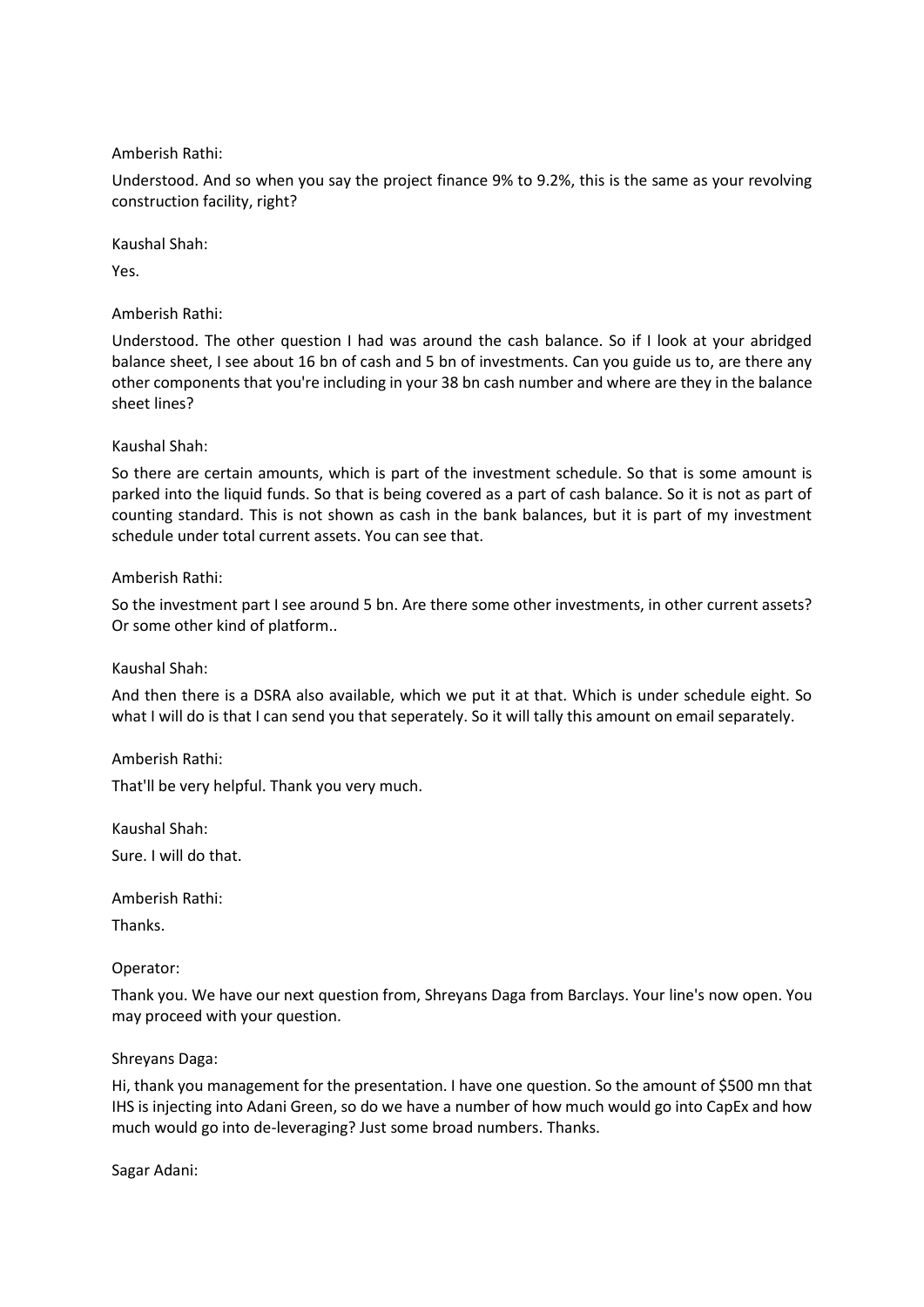So from our point of view, we are expecting a majority of it to go into funding the capital needs for growth, and some of it to go for de-leveraging. While the exact numbers are something that we are not in a position to share right now. But you can consider quite a majority of it to go into investments into growth assets. And some of it being used for de-leveraging of the existing balance sheet.

## Shreyans Daga:

Okay, so thank you. That's it for me.

# Operator:

Thank you. We have our next question from Jocelyn Chiang from Amundi. Your line is now open. Please go ahead.

# Jocelyn Chiang:

Hi. Thank you. Thank you all for the presentation and the session. I wanted to ask question on RG-1. Can you explain how the CUF performance is? Well, RG-1 because if I look at the generation volume based on the compliance certificate last year, it seems to suggest that this year, while the performance is relatively steady, but it seems to be off P90 generation. Could you clarify on this one?

# Kaushal Shah:

So thank you. If you look at the RG-1, there is a marginal reduction. If you look at the sale of energy units in RG-1 in page 32 for our presentation. In FY21, which was 1908 units, this time, it is 1892 units. So it is almost similar to the last year. But in some of the cases in RG-1, there was a lower irradiation because of the extended monsoon in that particular area. And because of that, there is a marginal reduction in the generation.

### Jocelyn Chiang

Right. Thank you. So am I right to say that it is slightly off P90?

### Kaushal Shah:

RG-1 is performing around P90. You are right. And RG-2, it is P75.

### Jocelyn Chiang:

RG-2 P75, thank you. Next one is on the receivable side. Thank you for the explanation on the group level. Well, now I'm looking at RG-1, I am seeing some increase in receivable positions for UPPCL, KREDEL and PSPCL. Which discom is this one from which state please? And why are we seeing some allocation of receivable data?

### Kaushal Shah:

So one thing is that for the Punjab, we are expecting this receivable because there is a change in the local government. And we are expecting this payment to be received in this Q1 of the current financial year. And same is with the HESCOM we are getting... though there is a delay in the payment. But in the month of April, also we have received the payment from HESCOM. So we do not see any challenges, both from the Karnataka receivable and the Punjab receivables.

### Jocelyn Chiang:

So UPPCL is from which state please? Sorry.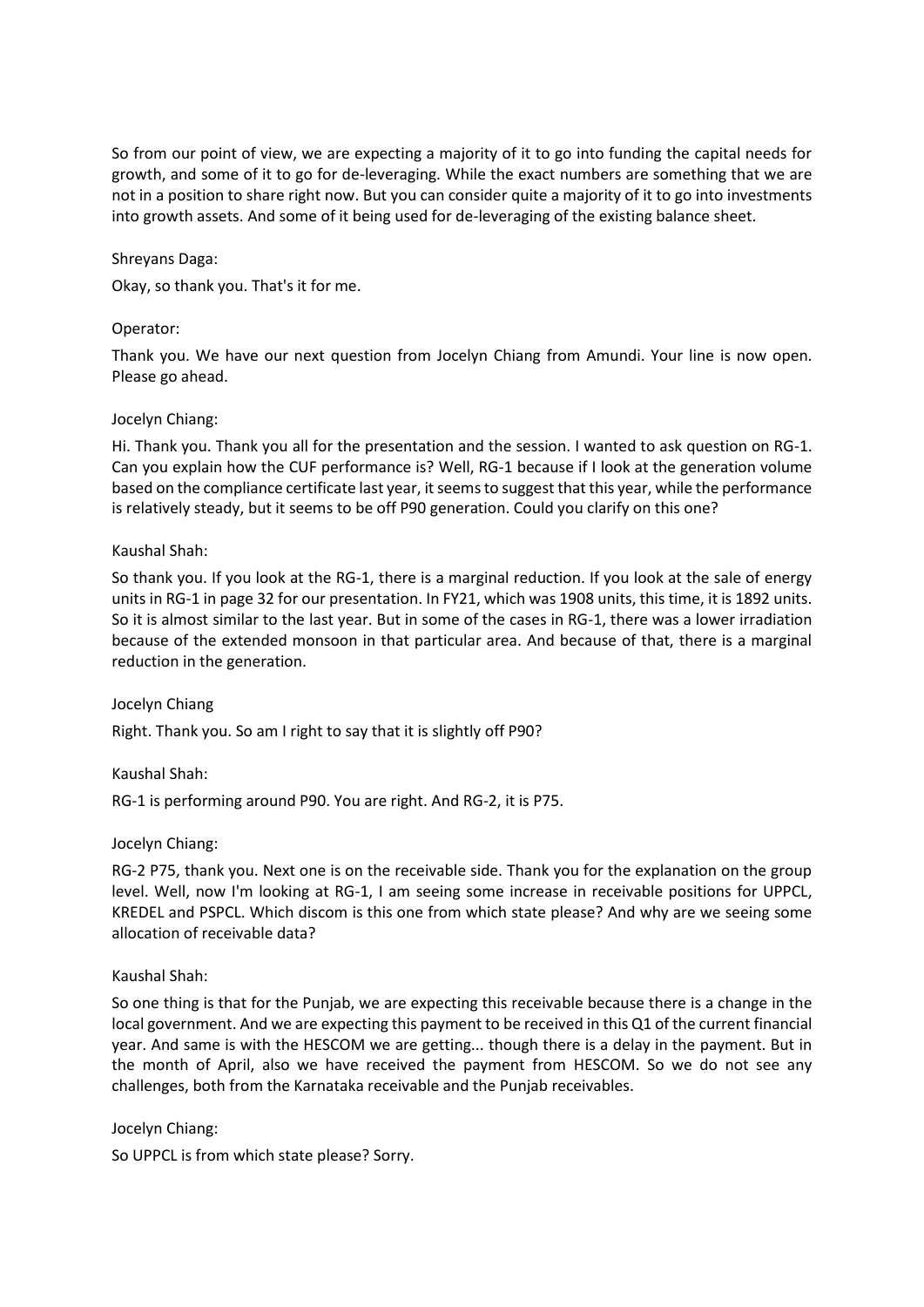## Kaushal Shah:

So UPPCL is an Uttar Pradesh, but there, you can see that we are absolutely on RG-1. If you look at this, we have only 0 to 60 days, is three crores, which is there. And due is only three crores. So which is in line with our PPA agreement.

## Jocelyn Chiang:

But I saw the allocation in the Karnataka state discom, you are saying that they have already started to make payments, is it? For Karnataka?

### Kaushal Shah:

Yeah, so they have. Some disbursement they were expected to receive and we have received partial payment in the month of April from Karnataka government.

### Jocelyn Chiang:

Oh thank you so what's the issue there in Karnataka? What's the issue with Karnataka? If I may ask.

Kaushal Shah:

No. So the primarily-

# Sagar Adani:

It's a little bit of a liquidity issue at the end of the discom. And they're expected to probably file orders for increasing some of their tariffs, which will resolve this for them. But as they get the funding from the state government, they start to disburse the funds to our companies. So we've got partial funds from them, and we are expecting the balance. We are following up with them consistently. We hope to be able to get it through with them in the near future.

### Jocelyn Chiang:

Thank you. And on the Punjab side you mentioned, Yes.

### Sagar Adani:

Sorry. I was just adding, we don't expect this to become a problem for us.

### Jocelyn Chiang:

All right. Thank you. Punjab side, is there any issue with the change in local government? Because previously there was talk about attempt to renegotiate our PPA and all this stuff. Anything that you're seeing on the ground?

### Sagar Adani:

There's always this bravado at... which are more of political talks than anything else. So as you might be aware Jocelyn already, there've been a few attempts in the past of various state governments trying to renegotiate the status. And it has been consistently struck down by the Supreme Court of India. So the legal *juris prudence* for that is already established. And hence at the end of the day, everyone knows that they can't do anything about a PPA that is once signed. So again, we don't expect there to be any problem, rather, we are confident that there will not be any problem, but it's more just political positioning than anything else.

Jocelyn Chiang: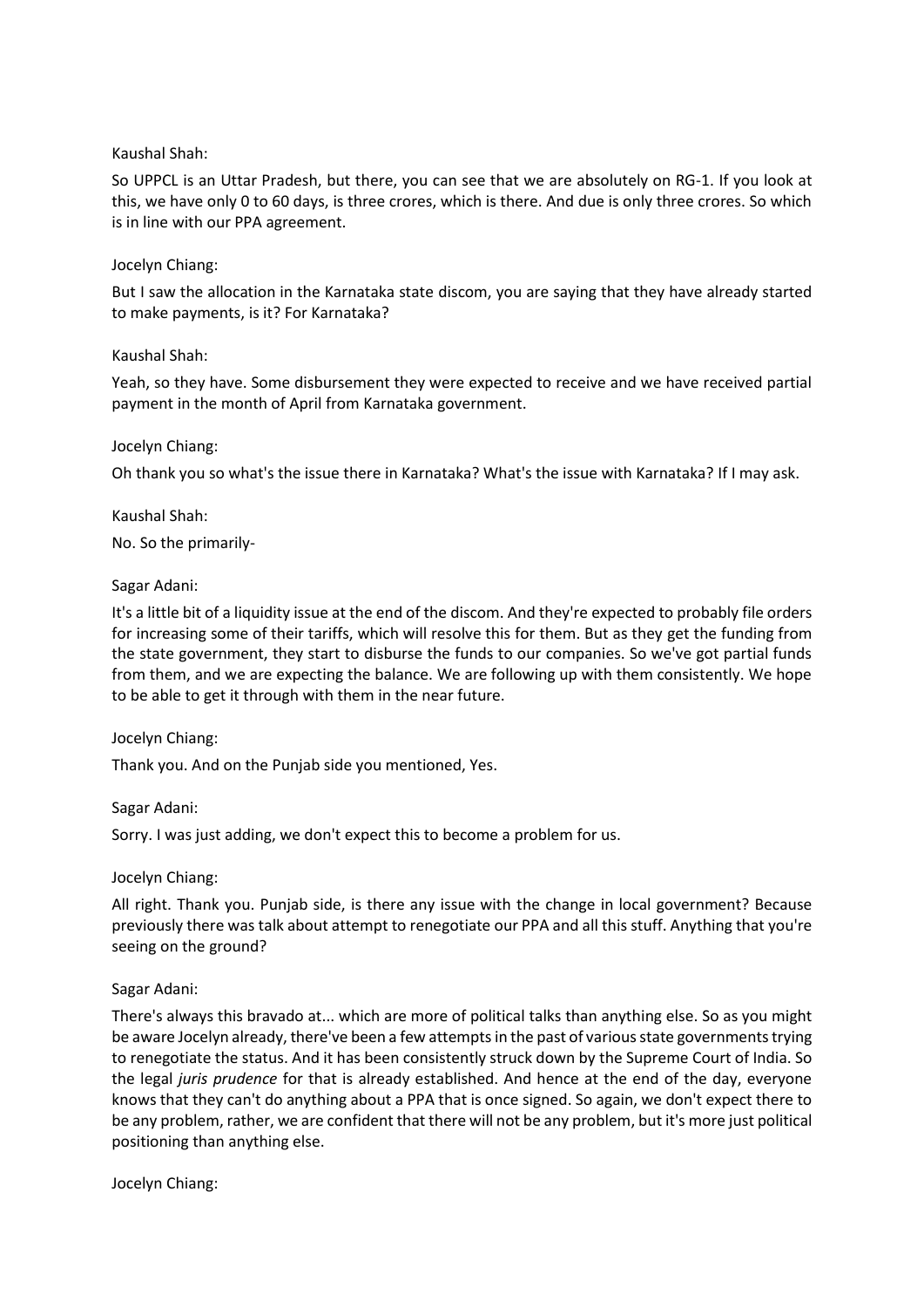Okay. So is that whatever the billing is there in Punjab is really because of administratively there is some change in local government and stuff like that?

#### Sagar Adani:

Yes. Correct. It's a little bit of a disconnect and a shift because regimes change and new people are stabilizing in their new rules, but we expect this to get resolved very soon as well. But if you see from overall.. if you see Jocelyn from an overall argument point of view, I do want to highlight though that, from a portfolio basis, as you wonder, the receivables are very much under control and within the range of what we have committed in our bond documents and we feel pretty comfortable with that. Of course, there's small issues with one or two over there, which we continue to follow very closely, but from an overall point of view, we are in a very comfortable position as far as receivables go.

#### Jocelyn Chiang:

Sure. Thank you. Is there anything you can guide us in terms of DSO there in RG-1? Sorry, I need to check that, but that would be great.

Sagar Adani:

Sorry, can you repeat your question?

Jocelyn Chiang:

If someone is a DSO at RG1 for FY22. Is that something that can be shared at this point?

Viral Raval:

So, Jocelyn basically, if you look at overdue amount, it is only 30 days of sales.

Jocelyn Chiang:

Okay. That's helpful. And I guess for receivable days, for the RG2, that remains with low that's right?

Sagar Adani:

RG-2 is very low, it's negligible. It's only… due amount is only two crores.

Jocelyn Chiang:

Okay. Thank you. That's all for me. Thank you everyone. Thank you.

Speaker 4:

Thank you. We have follow up question from Love Sharma from Lombard Odier. Your line is now open. Please proceed with your question.

Love Sharma:

Hi, thanks. One quick follow up Kaushal if you can help me understand the EBIDTA, the rate EBIDTA that you've mentioned. Is that based on P90/ P75 estimate?

Kaushal Shah: So this is based on the P90.

Love Sharma: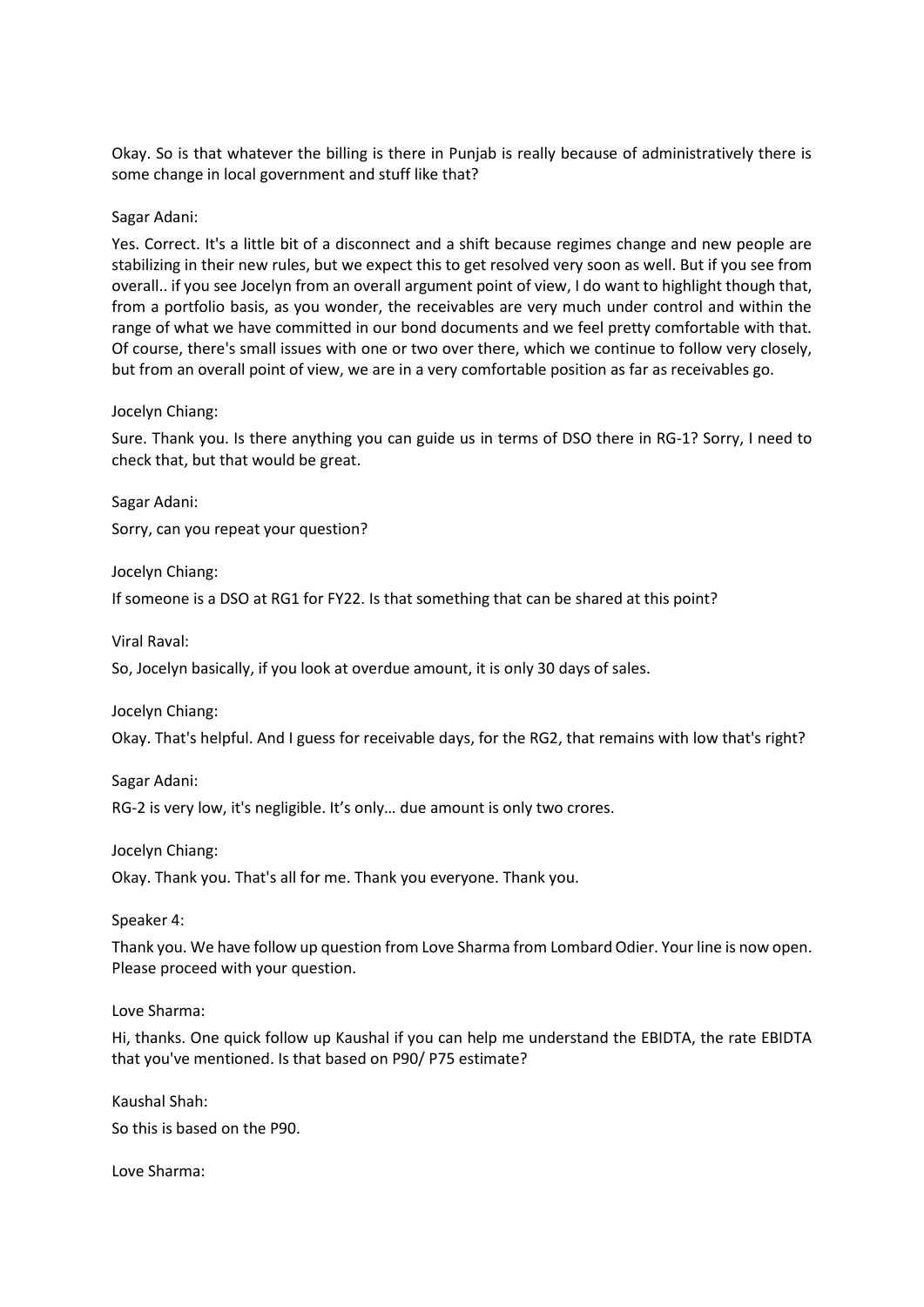P90. Okay. Got it. And another question, looking at your margins, especially from FY22 to FY21, there seems to be a decline, quite significant on the EBIDTA margin side. In fact, if, look at the revenue which you added this year and the EBIDTA you added, your margin should be closer on 60%. It seems to be pretty low compared to let's say even some of the peers. What is this driven by if I can understand?

## Kaushal Shah:

So if you look at this overall margin compared to last year, we had a 91% EBIDTA margin, and this year we are ending up with 92% margin. So there is an improvement. Having said that when we acquired the SB Energy, we had some solar park charges, which we are required to pay, which is higher compared to... because we don't have to, shell out the charges in case of our own assets, which we were owning. But when we acquired the SB Energy, there are some assets are operating in the solar park and that's where the charges are a bit higher. And that maybe overall there is a marginal reduction in that sense.

### Love Sharma:

I see. Somehow my estimate seems to be a bit off on the margin side. I hope I'm calculating them correctly. Maybe I can-

### Kaushal Shah:

What I can do is that, if you can share with us your calculation or offline, what I will do is that we will share our calculation of EBIDTA margin, and then we can reconcile both of that. That's not a problem.

Love Sharma:

Perfect. That would be very useful. Thanks.

Kaushal Shah:

Yeah, sure.

Love Sharma:

Thank you.

Kaushal Shah:

Thank you.

### Operator:

As a reminder, ladies and gentlemen, to ask any further question you may do so by pressing star followed by one on your telephone keypad now, and have you joined us by browser kindly press the Q&A button and type in your question.

### Kaushal Shah:

So if there is no further question, we can end this call and we all are very thankful for your participation on the call. And if you have any questions moving forward you can write to our IR department, we have Bala and Viral both are available. And to me directly also, so that we can respond to you immediately. Thank you.

### Sagar Adani:

Thank you everyone for your time.